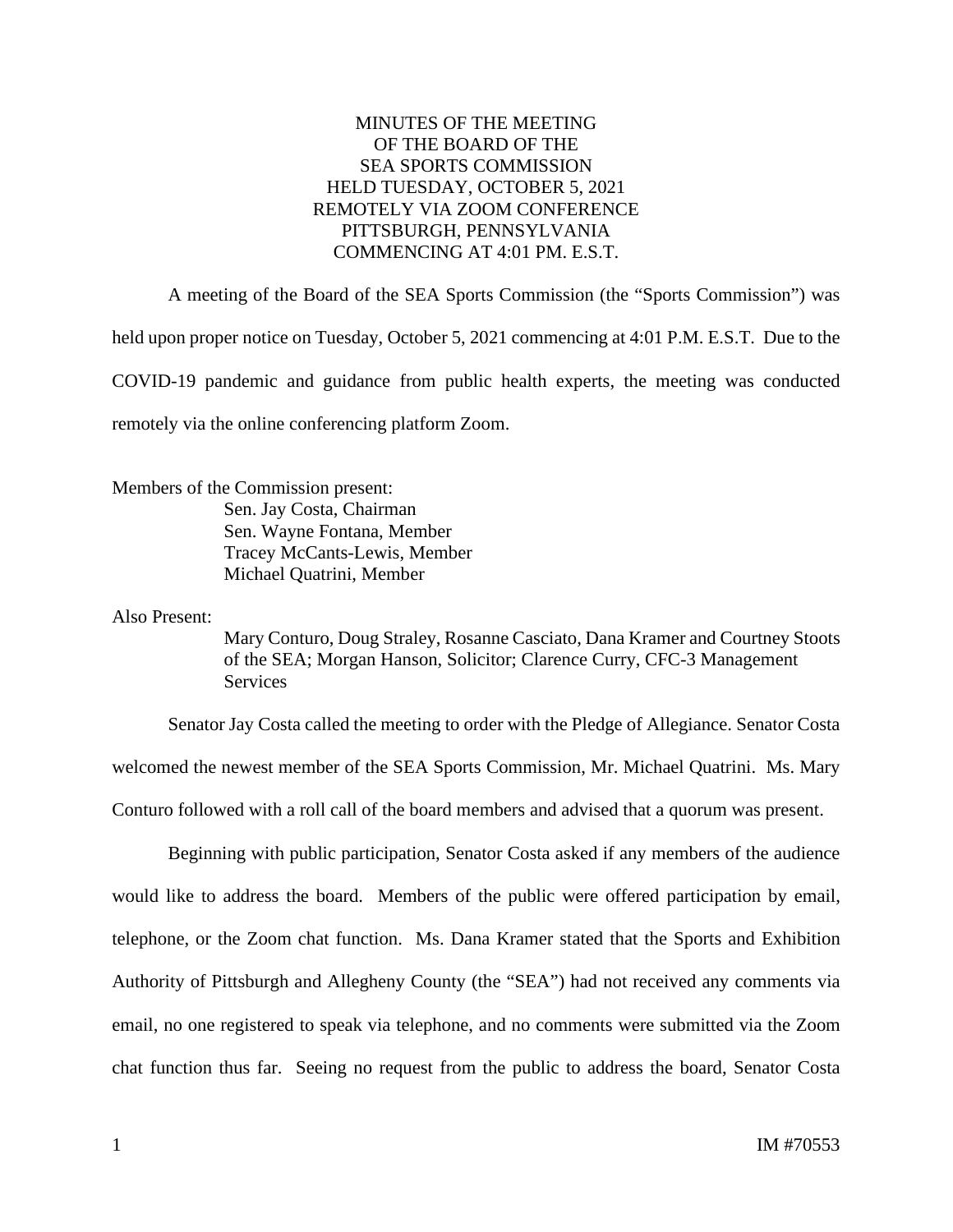moved to the next item on the agenda, approval of the minutes from the meeting of May 28, 2021. A motion was made, seconded and unanimously approved.

Senator Costa continued to the next item on the agenda and requested Ms. Conturo address the group on the current status of the SEA's Sports Commission.

Ms. Conturo stated the SEA advertised for applications under the Sports Event Funding (SEF) Program on the SEA website in mid-June 2021, with an application due date of July 15, 2021. One application was submitted by the deadline with incomplete information and follow up communications with the applicant are currently in process. Additional applications were expected but not received.

A form of award notification letter and grant agreement for the SEF Program is in draft form.

Senator Costa interjected, for Mr. Quatrini's benefit, provided the following background. Senator Costa continued and stated the Sports Commission is a committee of the SEA established to provide support to facilitate and foster sporting activities in Allegheny County. \$1.7 million annually is received from the Pennsylvania Gaming Economic Development and Tourism Fund (EDTF) for this activity, to be placed in a restricted account. The Sports Commission adopted Resolution 5751 outlining By-Laws and Programs and Procedures (Guidelines) of the Sports Commission and how the funds are to be disbursed - 70% in the form of SEF Program grants, 25% allotted to the Capital Repair Funds (CEF) Program for the maintenance of facilities owned by the SEA and 5% for administrative costs. The Sports Commission adopted a timeline to accept applications in the SEF Programs and will make recommendations to the SEA Board for their adoption of grants. The Guidelines indicate a yearly January 15 and July 15 application deadline with the July 15, 2021 deadline receiving one application. To date, the Sports Commission has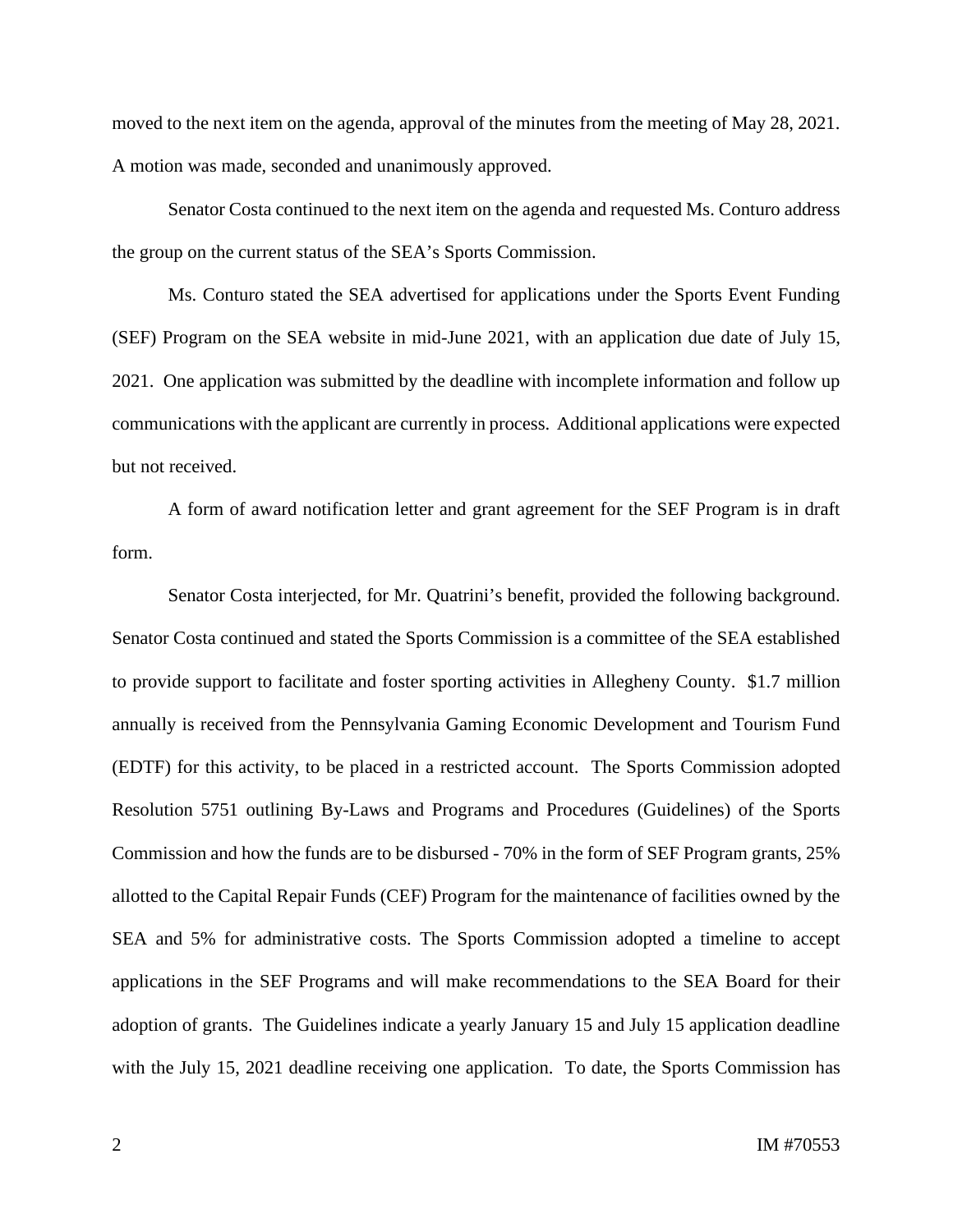received two EDTF payments, for state fiscal years 2019/2020 and 2020/2021, for a combined \$3.4 million placed in the restricted account. Senator Costa asked Ms. Conturo to confirm the one SEF Program application received to date has not provided a sufficient information to conclusively tie to any type of sporting activity as outlined in the By-Laws and Guidelines that have been adopted by the Board.

Ms. Conturo confirmed Sentator Costa was correct.

Mr. Quatrini thanked Senator Costa for the information.

Senator Costa asked Ms. Conturo to continue as it relates to the disbursement of resources.

Ms. Contoro stated that in addition to the follow up on the submitted SEF Program application, the SEA is preparing necessary documents to impliment the program - a grant agreement, worksheet form, and a notification letter. Included in the grant agreement is an outline of a final report required to be submitted upon event conclusion. The SEF Program is structed on a reimbursement basis, after receipt of the final report and the disbursement requisition, with invoices and cancelled checks submitted. The mechanics and paperwork of the program will be in place so that a grant can be made when authorized and approved.

Senator Costa asked when and how will the public be notified of the next application and submission date.

Ms. Conturo stated the SEA could use guidance on this matter and ideas for additional outreach are welcomed. The SEF Program application would be posted on the SEA website and announced at the SEA Board Meeting, similarly to the July 15, 2021 application submission deadline.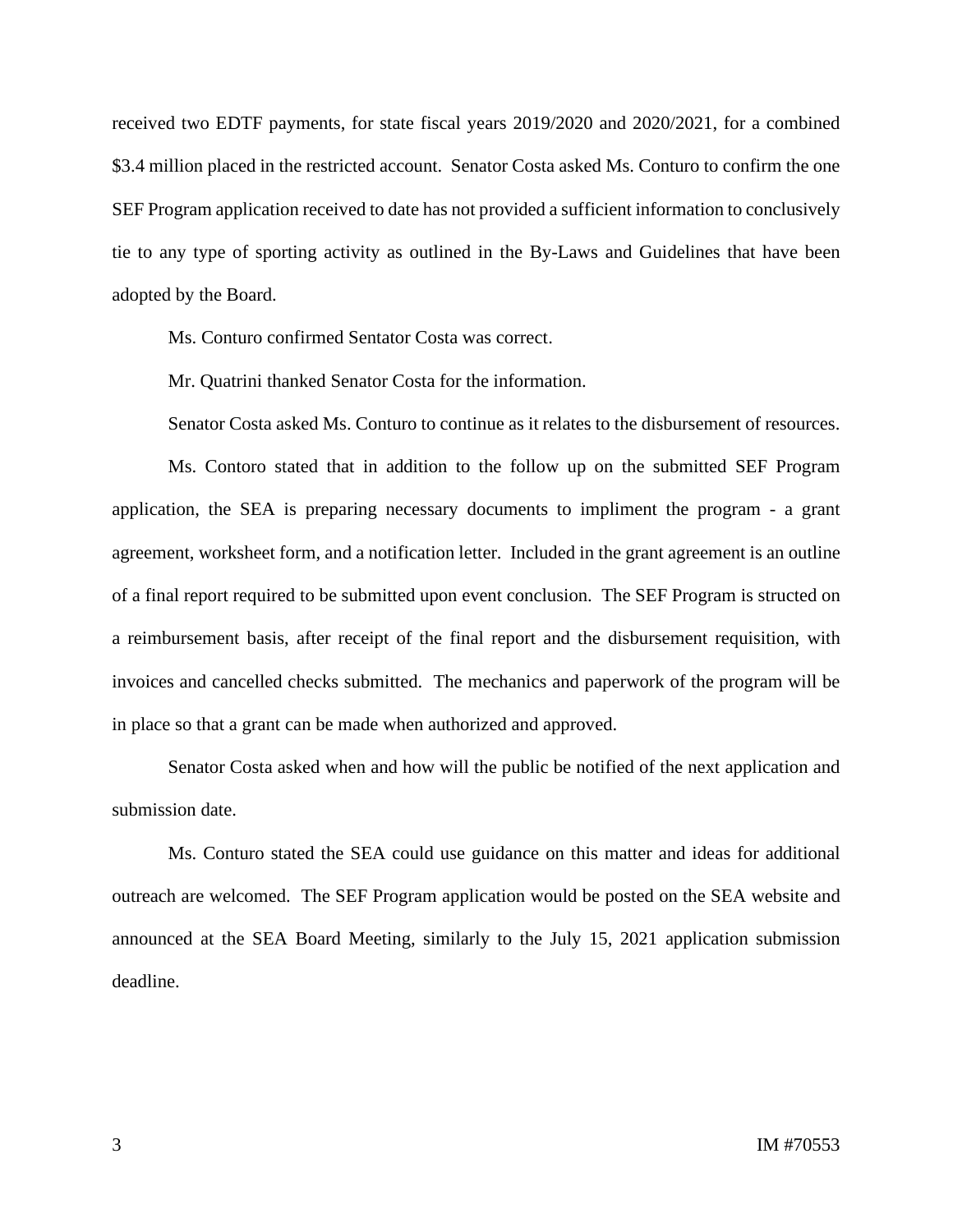Senator Costa recommended a press release in addition to the SEA website. The Sports Commission would need to define a timeline in which the SEF Program application would be available to the public and issue a press release in advance of application opening.

Ms. Tracey McCants-Lewis suggested posting information on the VisitPITTSBURGH website.

Mr. Quatrini asked if SportsPITTSBURGH was promoting the SEF Program.

Senator Costa stated SportsPITTSBURGH is aware of the SEF Program. He also stated other organizations are aware of the program and did consider submitting.

Mr. Morgan Hanson recommended researching Regional Asset District's advertising process as they also grant public money.

Senator Costa stated Ms. Conturo will develop a schedule for when the SEF Program application window will be opened and how the public will be notified of the January 15, 2021 application deadline.

Ms. Conturo agreed and stated that she will report back to the Board in a the coming weeks.

Mr. Quatrini offered his assistance with a press release.

Senator Costa asked about the anticipated timeline of when the SEA expects to receive modified information in regard to the single July 15, 2021 applicant.

Ms. Conturo stated a firm deadline was not given and a response is expected shortly. The applicant's event is not fully formulated at this time and suggested that at some point it would be logical to have it resubmitted for the January 15, 2022 application round.

Senator Costa stated action should be taken the application. If application is not complete, applicant should be given opportunity to complete in a reasonable amount of time. If applicant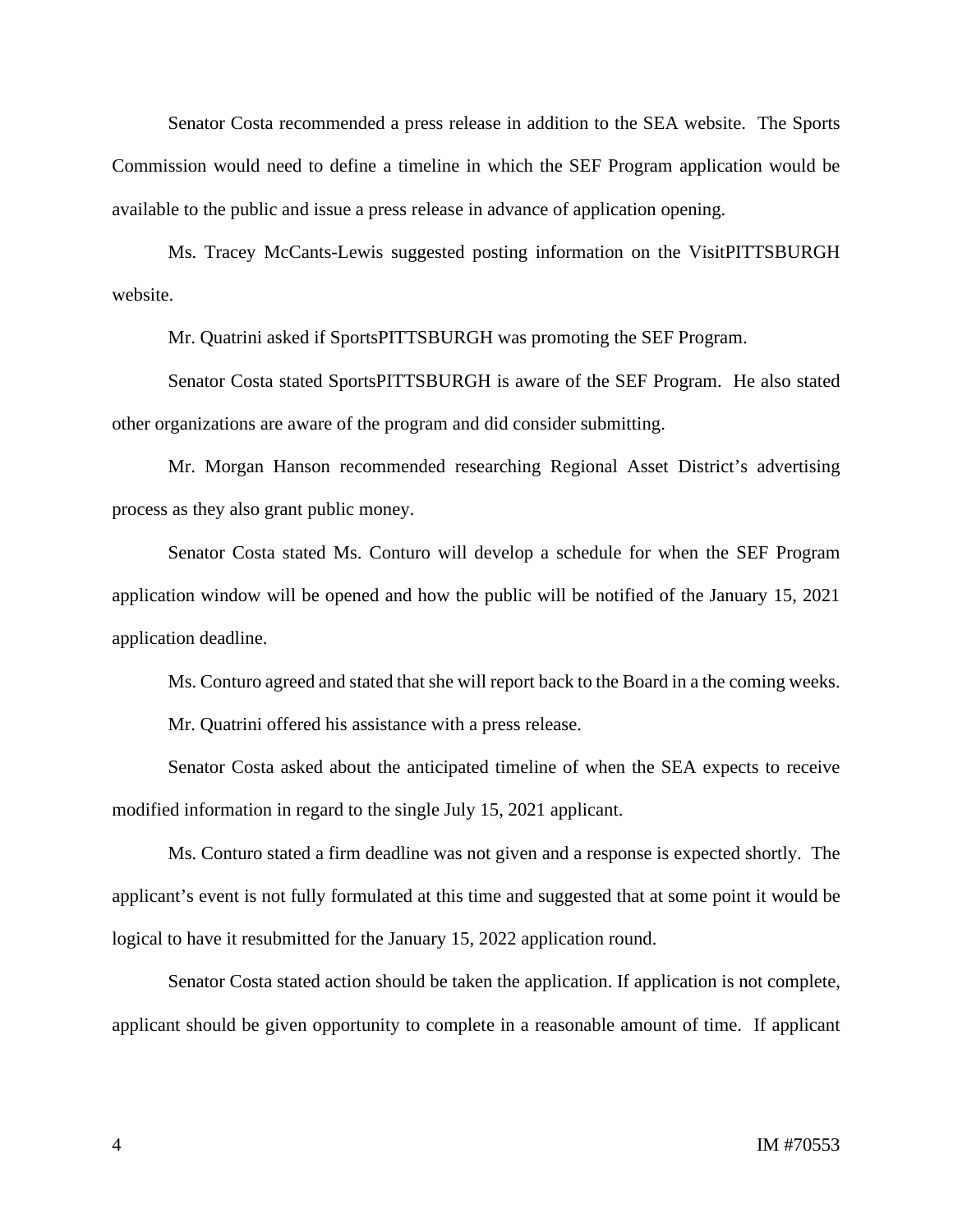does not complete in a reasonable amount of time, the Sports Commission should deny their application and recommend a resubmission in January.

Senator Wayne Fontana said applicant is working through the details of their 2022 event. If applicant can supply adequate information, the event is worth considering. Or applicant can reapply in January.

Senator Costa recommended providing the applicant a few more weeks and if a response is not received, applicant can reapply in January.

Mr. Hanson stated that if an application is not completed properly within a reasonable amount of time, then it should be considered a deemed denial without any further necessary effort by the Sports Commission. Incomplete applications should not be considered.

Senator Costa agreed and asked if there were any questions form the board relating to the SEF Program. Seeing no questions, Senator Costa asked Ms. Conturo to discuss the 25% Capital Repair Funding Program and 5% administrative costs.

Ms. Conturo stated under the Guidelines, there are two additional focuses of the funding. The Capital Repair Funding (CRF) Program is to help pay the SEA's capital maintenance costs as the four major facilities own by the SEA (i.e. Heinz Field, PNC Park, PPG Paints Arena and the Convention Center) and the 5% designated administrative costs are to help pay the costs of operation for the Sports Commission. Under the CRF Program, the SEA is currently refining the best way to manage this process and would look to schedule a meeting in the coming months to present the program to the Board. Ms. Conturo continued stating there are multiple projects that are the responsibility of the SEA with various sources of funding. Regarding administrative costs, this funding for 2022 would be presented to the Sports Commission Board before the end of this year so that it can be part of the SEA operating budget.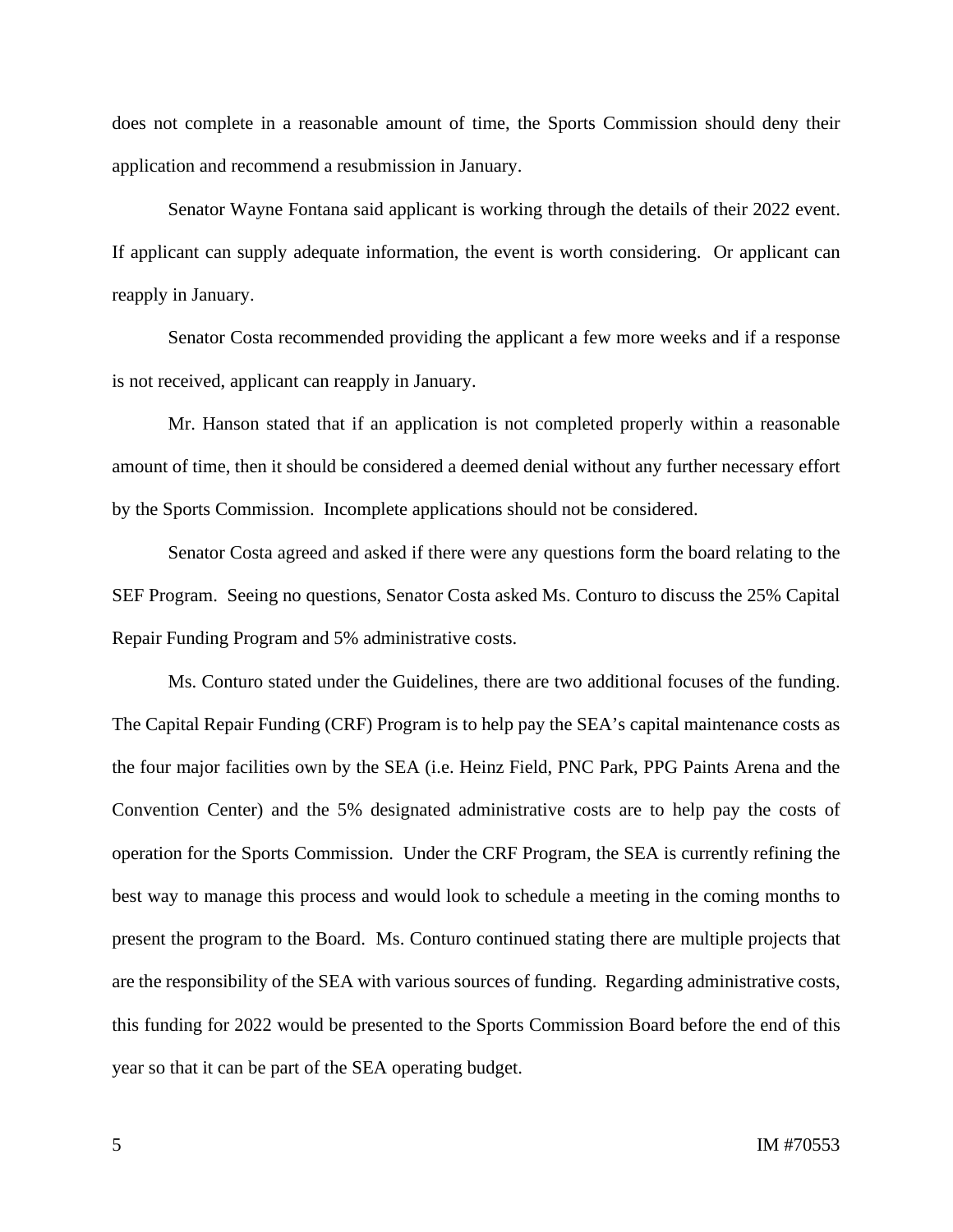Senator Costa asked if there were any questions form the Board.

Mr. Quatrini asked if there any requests have been made for the CRF Program.

Ms. Conturo stated the CRF Program requests will come from the SEA and funding is only eligible for SEA's capital repair responsibilities with respect to the three sports facilities and Convention Center. To date, there has not been any action taken under the CRF program.

Senator Costa asked Mr. Hanson to generate a summary of the By-Laws and Guidelines regarding the mechanics of the 25% CRF Program. Clarification is needed regarding the application and if it is submitted directly to the SEA Board to allocate funding or the Sports Commission Board provides a recommendation to the SEA Board.

Mr. Hanson stated he would develop a summary and circulate.

Senator Costa recommended clarity on the process before the first funding distribution.

Mr. Hanson stated that it is his understanding the SEA will present an application to the Sports Commission Board for review and recommend or decline. If recommended, SEA will present to SEA Board for final approval. He stated he will connect with Ms. Conturo and generate a practical and workable strategy and distribute.

Senator Costa asked if there were any question from the Board.

Senator Fontana stated that the CRF Program request should indicate the project and costs.

Mr. Hanson stated that he expects the process to be similar to the board action requests that Senator Fontana reviews as the Chairman of SEA Board.

Ms. Conturo stated that as SEA develops the CRF Program it may prove useful to indicate multiple permissible projects as funding is received through different sources throughout the year.